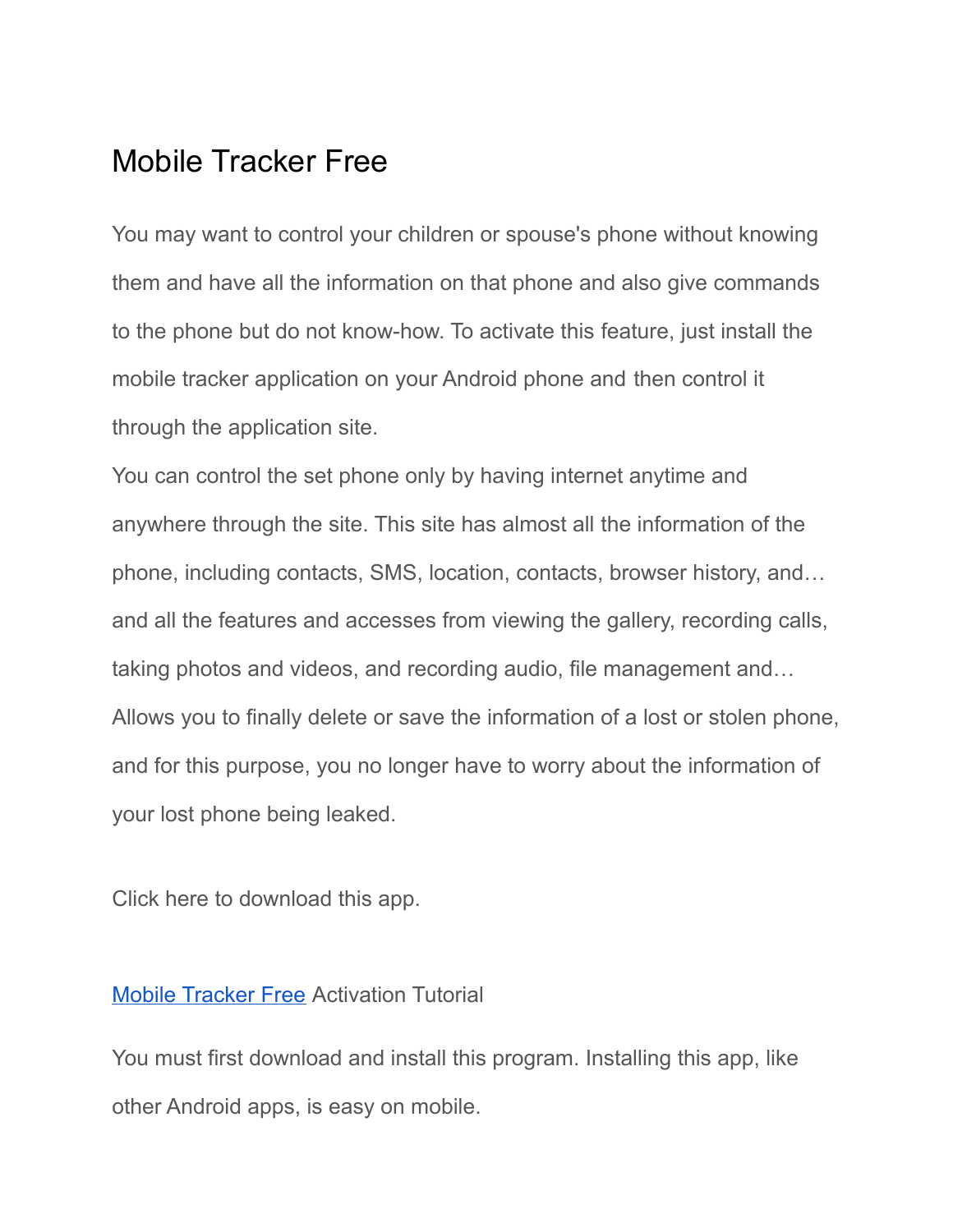After installing the program and running it, you will see a page that lists the rules of the program. You have to click the accept button to see the menu below.



In this section, you will see two options, LOGIN and CREATE AN ACCOUNT.

If you already have an account in the mobile tracker program or site, select the LOGIN button and enter your email and password. But if this is the first time you want to log in to the mobile tracker app or site, or you want to create a new account, select the CREATE AN ACCOUNT option to enter the following page.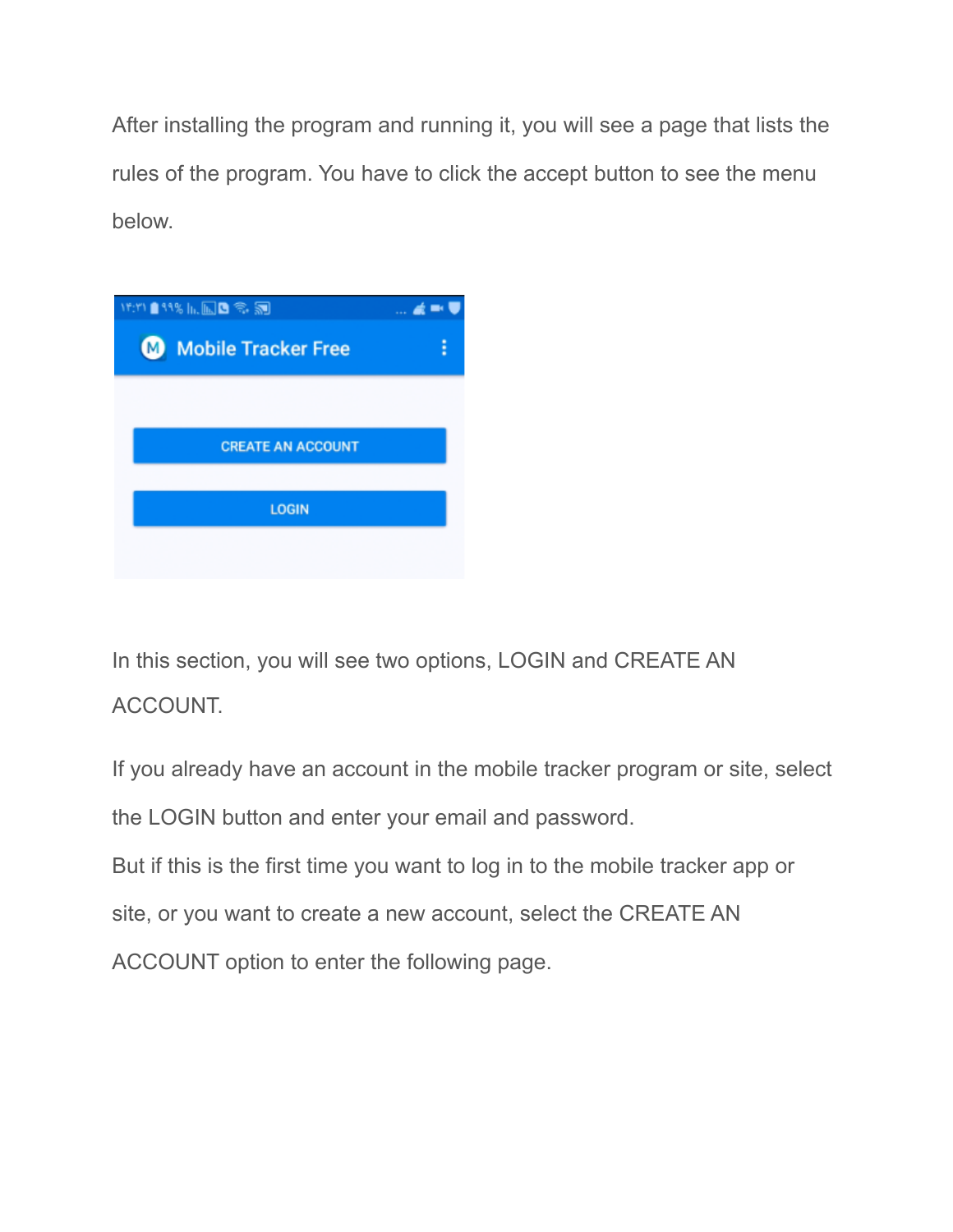| <b>IF:YA @ 9A%     ,    ,   @ @</b>                                                                                                                          |  |
|--------------------------------------------------------------------------------------------------------------------------------------------------------------|--|
| <b>Configuration</b>                                                                                                                                         |  |
| Validate all these settings if you want the<br>application to work properly!                                                                                 |  |
| Activate all permissions<br>Activate the permissions necessary for the<br>proper functioning of the application                                              |  |
| Device administrator<br>Administrator rights prevent the application<br>from shutting down, locking the phone, erasing<br>all data, and blocking the camera. |  |
| Enable access to notifications<br>Hide system notifications for the application and<br>retrieve messages received from instant<br>messengers.                |  |
| Enable accessibility<br>Accessibility is useful for several features of the<br>application (instant messaging, application<br>blocking and website history). |  |
| Screen capture permission<br>Allows you to take captures from the phone.                                                                                     |  |
| Usage data<br>Provides statistics on the use of installed<br>applications.                                                                                   |  |
| $-111 -$                                                                                                                                                     |  |
| <b>NEXT</b>                                                                                                                                                  |  |

Here the app asks you to allow access to different parts of the phone that you should allow. To do this, check each option and then find and activate the wi-fi application in the list.

Note that the name of this program to install "WI-FI" means that this program is installed with this name on your device and to allow access you must allow access to the WI-FI program.

After allowing access, click next at the bottom of the page to enter the following page.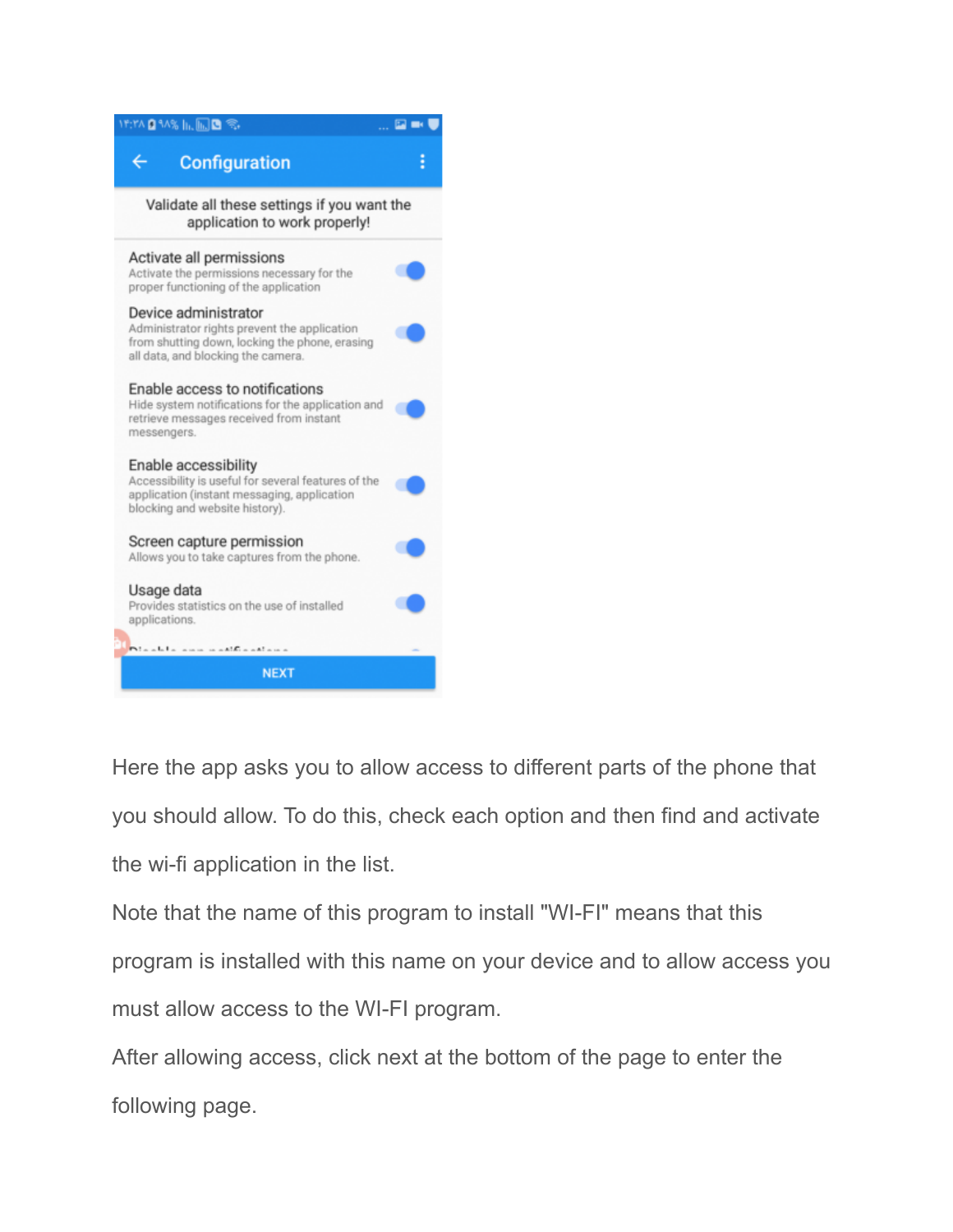| Create my account (Step 2/2)                   |  |
|------------------------------------------------|--|
| Email                                          |  |
| Password                                       |  |
| Confirm password                               |  |
| I agree to the Terms of Use and Privacy Policy |  |
| <b>CREATE</b>                                  |  |

In the first part, email, you must enter an active email. Note that all the information on your phone is exchanged using this email. Be careful when entering a valid and special email.

Enter a password for yourself in the password and confirm password fields. Then check I agree to the Terms of Use and Privacy Policy to enter the following page.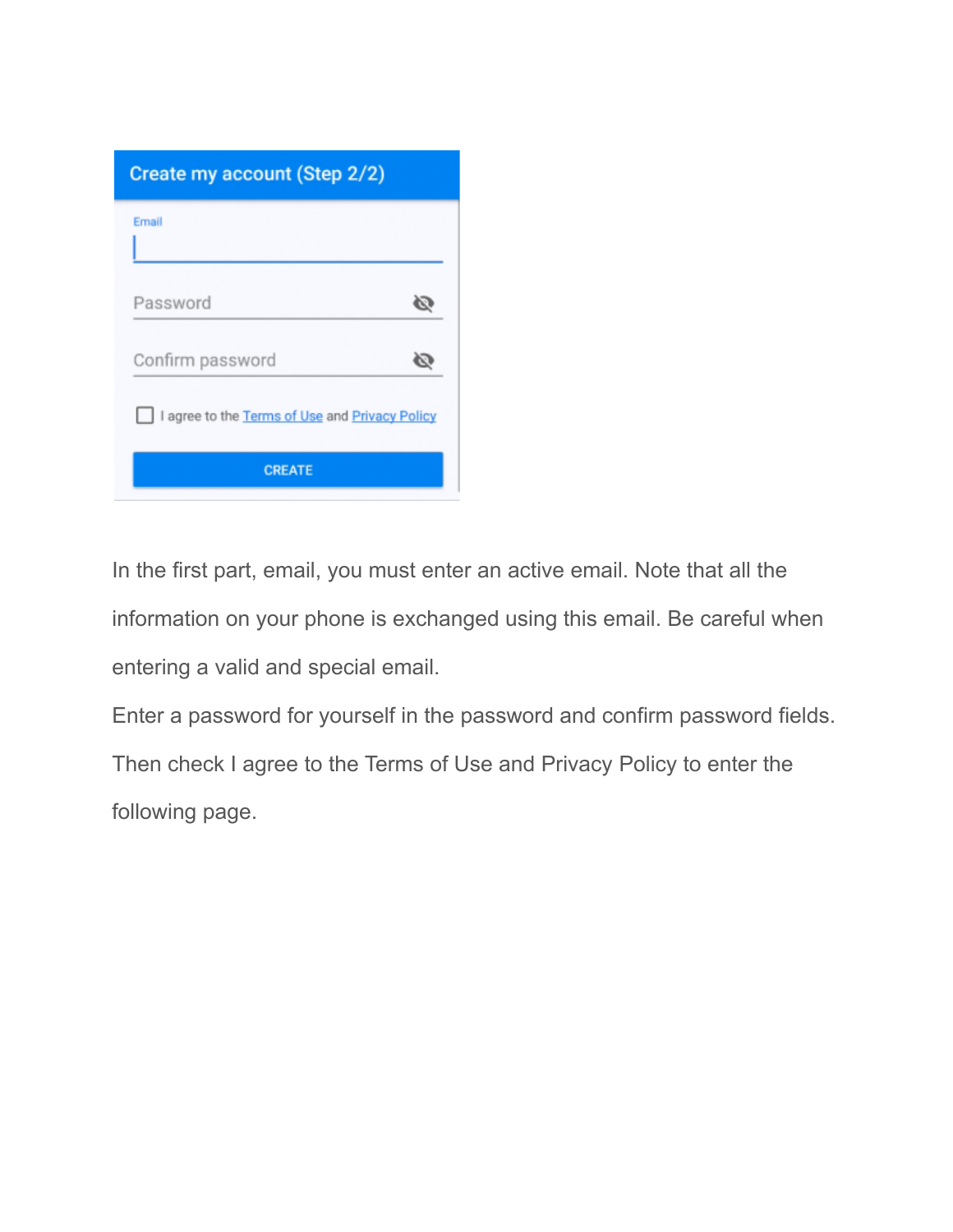| <b>\f:YAQ%% h. h. B</b>                                       |   |  |  |  |  |
|---------------------------------------------------------------|---|--|--|--|--|
| Configuration                                                 | i |  |  |  |  |
| Name phone                                                    |   |  |  |  |  |
| SM-J530F                                                      |   |  |  |  |  |
| Password command sms                                          |   |  |  |  |  |
| mobiletrackerfreesms                                          | Û |  |  |  |  |
| Invisible mode                                                |   |  |  |  |  |
|                                                               |   |  |  |  |  |
| Instant messaging (access<br>notifications and accessibility) |   |  |  |  |  |
| Screenshot                                                    |   |  |  |  |  |
| <b>SMS</b>                                                    |   |  |  |  |  |
| <b>MMS</b>                                                    |   |  |  |  |  |
| Calls                                                         |   |  |  |  |  |
| <b>Calls Recording</b>                                        |   |  |  |  |  |
| Localisations                                                 |   |  |  |  |  |
| <b>SAVE</b>                                                   |   |  |  |  |  |

Activate all the options here and then click SAVE.

After performing the program operation, it will be hidden from the menu of the Mosha phone. To enter the program, you must enter your phone dial and then type the code \* 1234 \* and call to run the program.

Login to the site and manage the desired mobile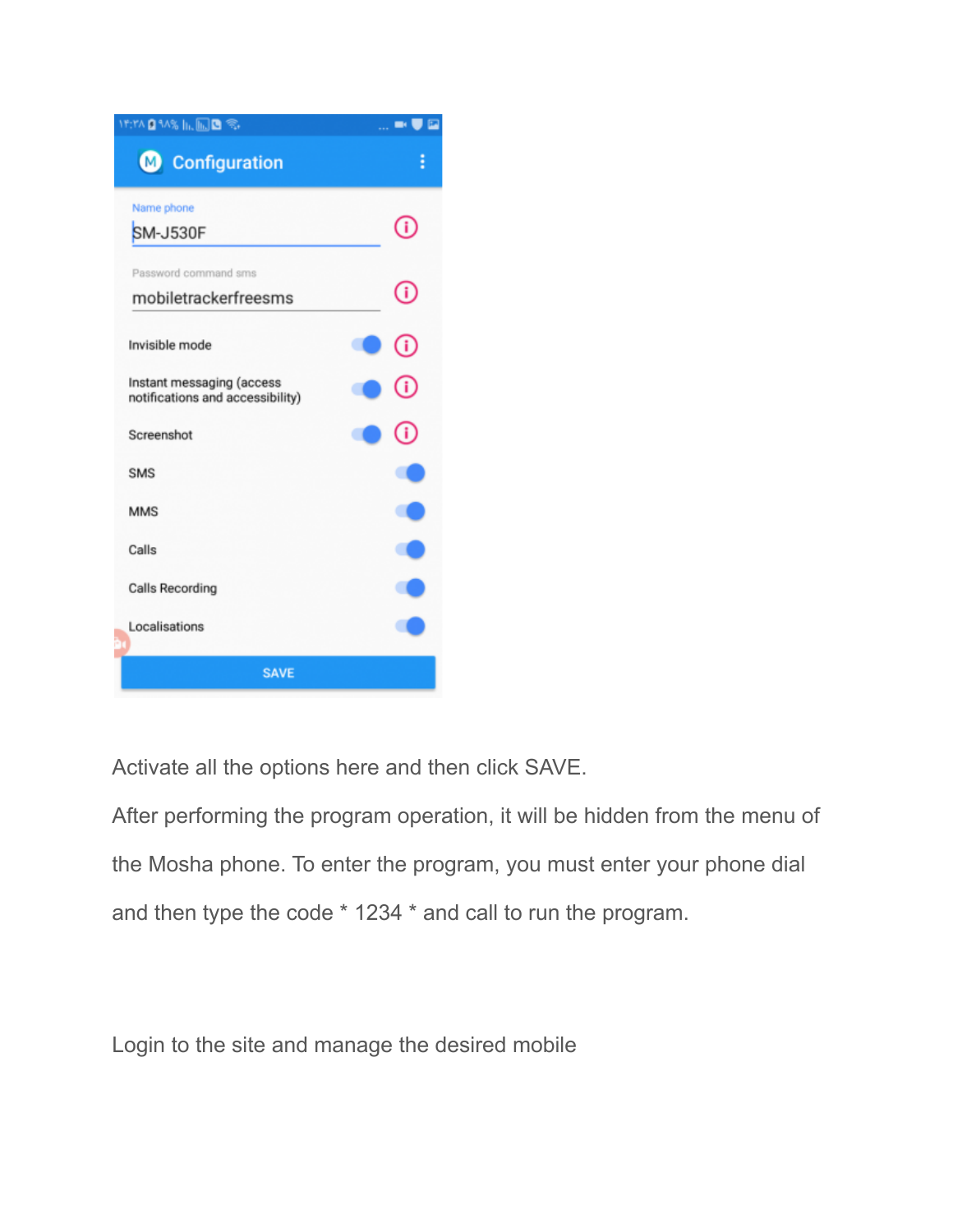First enter the mobile tracker site and then select the log in option at the top of the page or enter the following address directly.

mobile-tracker-free.com/login

Then enter your details that you registered in the program to upload your phone information.

Note that this program does not show the previous information of messages and calls and from now on records everything but uploads information such as contacts or gallery in advance.

• Control and track SMS and calls

Mobile Tracker lets you view all SMS and MMS sent or received by the device, even if they have been deleted.

Details displayed:

- 1. The content of each SMS / MMS
- 2. Message content, message details sent or received
- 3. Name of sender or recipient
- 4. Date and time of message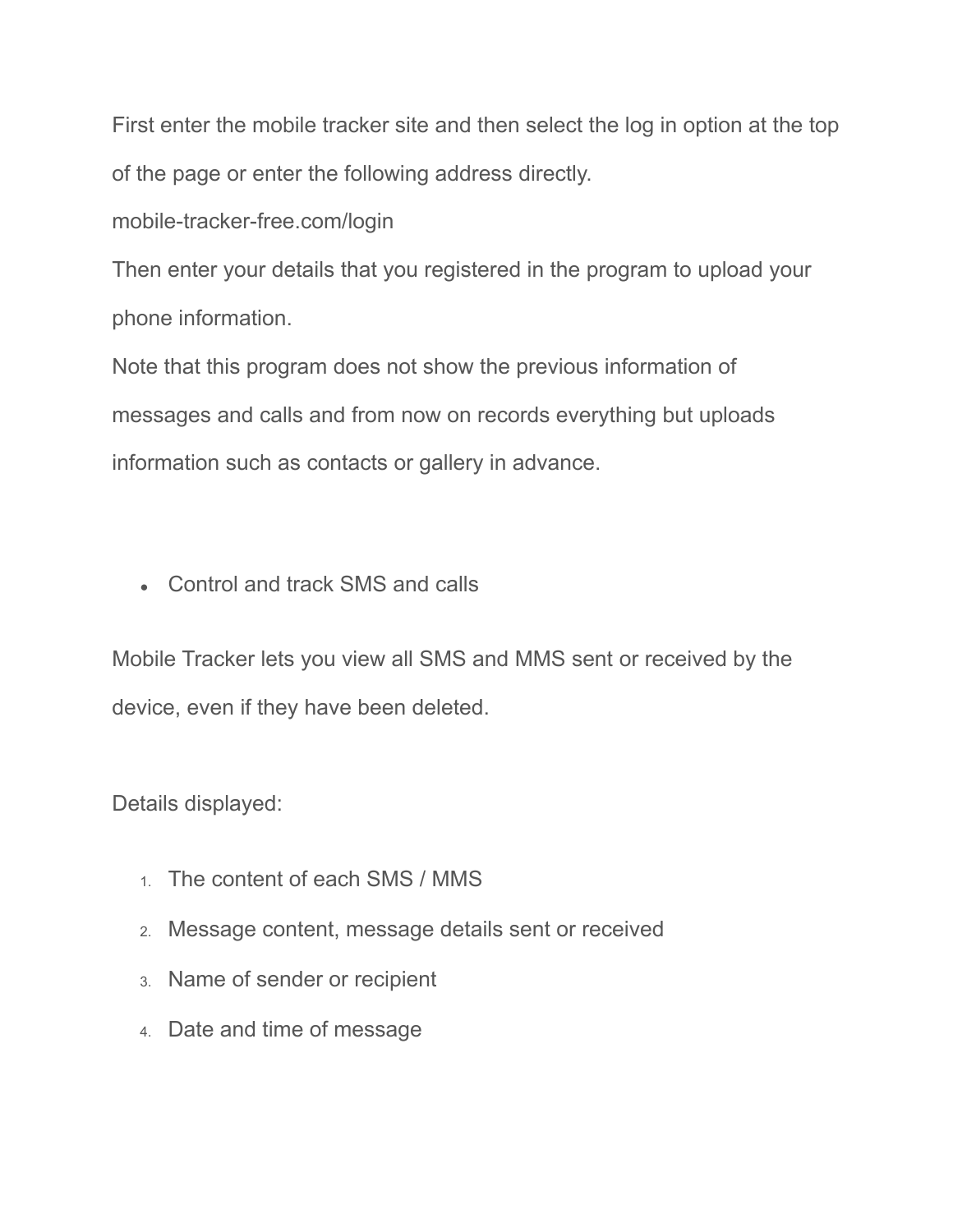- 5. Location and GPS coordinates of the phone when sending or receiving messages
- 6. SMS alert
- 7. Mobile Tracker alerts you when you receive a pre-specified keyword in SMS or MMS.
- 8. Be alerted immediately when there is a keyword in a message
- 9. Manage your various keywords from the dashboard
- 10. Control and track incoming calls
- 11. call time
- 12. Call duration
- 13. Call type (incoming, outgoing, lost)
- 14. Name or personal telephone number of the contact
- 15. Location and GPS coordinates of where the phone is at the time of the call
- 16. Record calls from your phone and others
- 17. With Mobile Tracker you can record all sent and received calls.
- 18. Blocking calls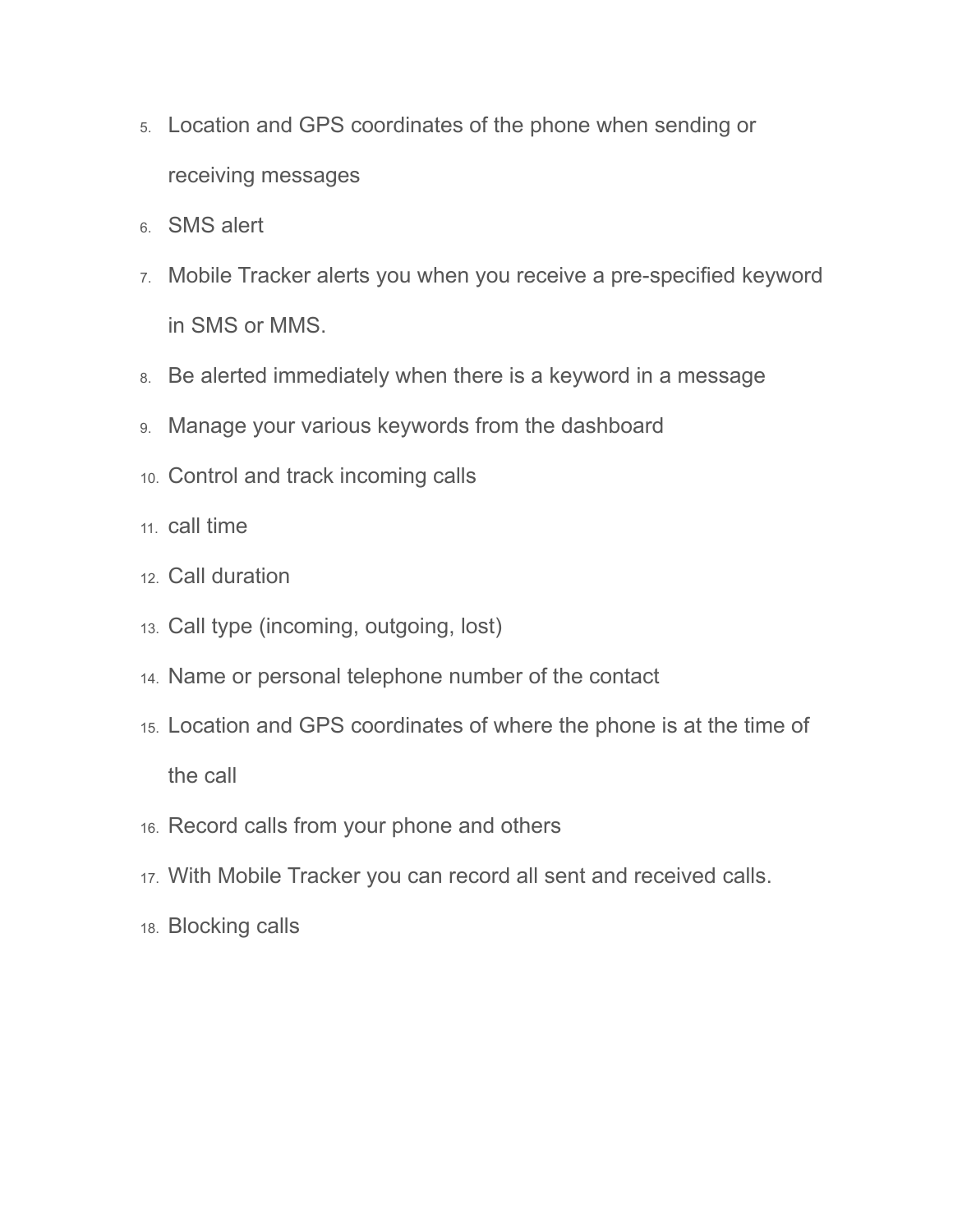- Real time tracking
- 1. Mobile Tracker lets you track live phone locations live.
- 2. Track the location of your phone on a Google Map
- 3. Retrieve GPS coordinates, date, accuracy, speed and location address
- 4. Mobile Tracker lets you find your cell phone and see where you went.
- 5. Retrieve GPS position every hour with date, longitude, latitude and location address
- 6. You can set the sending time interval to 15 minutes instead of 1 hour
- 7. View GPS location on Google Maps
- 8. If GPS is disabled, retrieve location via mobile network
- View images
- 1. See all photos taken
- 2. View all downloaded photos / images
- 3. Specifies the time, date and place when the photo was taken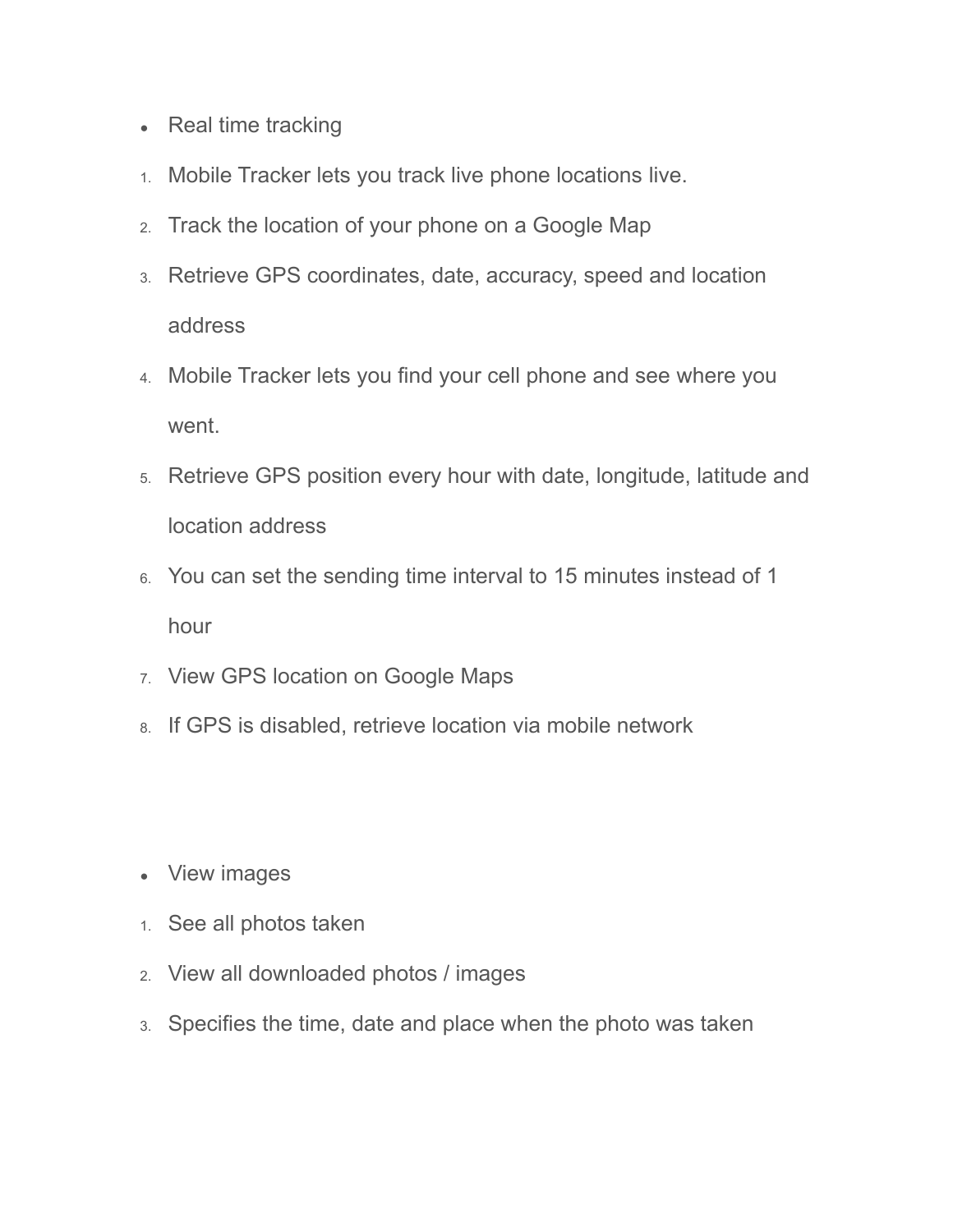- Instant messaging control (WhatsApp, Telegram, Instagram, Facebook, Twitter, Gmail, etc.)
- 1. View all received and sent messages from different conversations
- 2. View the details of each message by date, type, recipient
- voice recording
- 1. Other people's phone control tool allows you to record the surrounding sound with just one click.
- 2. Record ambient sound for 1 to 20 minutes
- 3. Download and listen to audio files in various formats
- Take photos

Mobile Tracker lets you take and view a photo with your target phone.

- 1. Take photos with the front or rear camera
- 2. Use the arrow if necessary
- 3. See the photo from the panel
- 4. Live phone camera display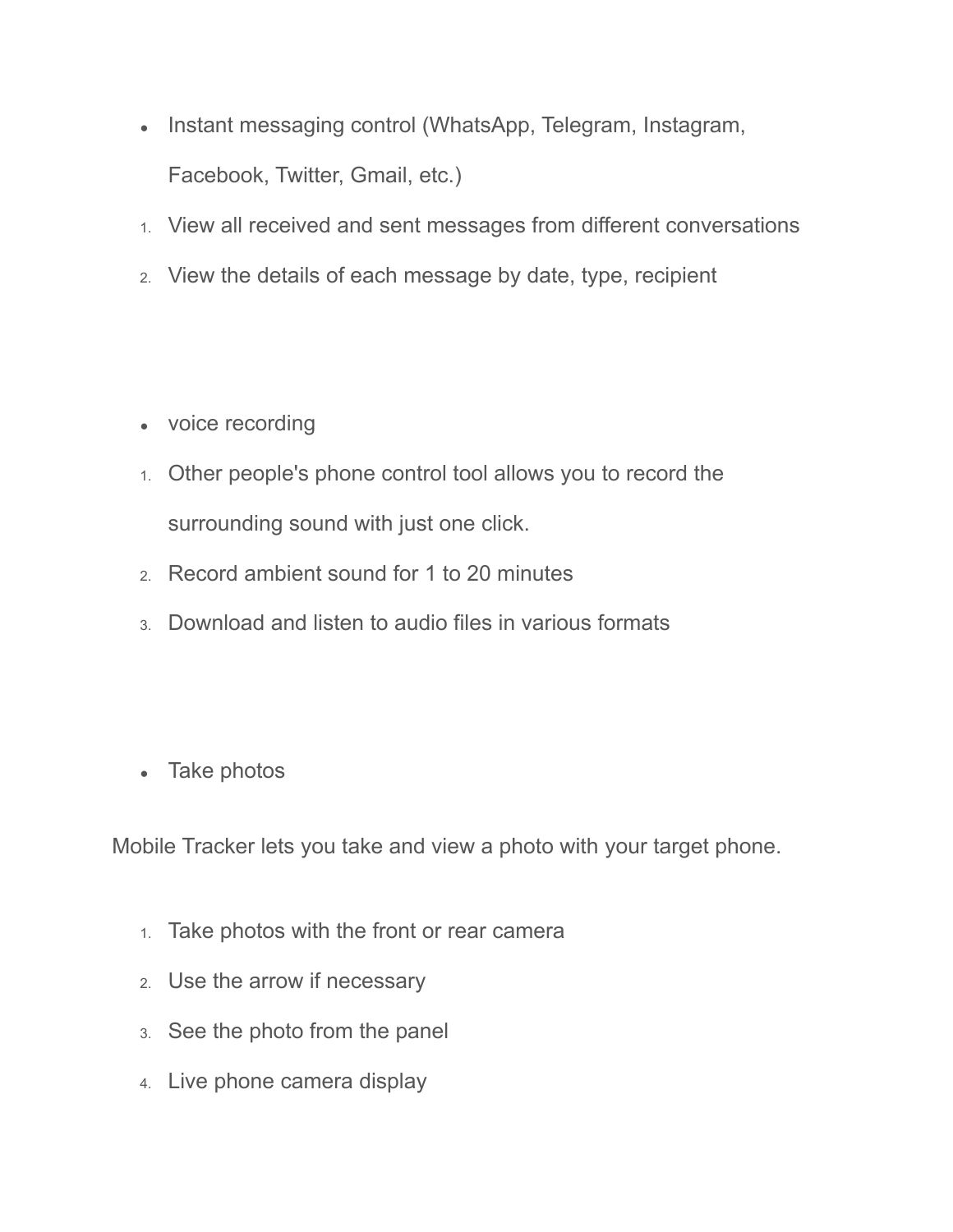- 5. See what happens on the screen (screenshot)
- 6. Select the camera you want (front, rear)

#### Mobile [tracking](https://spy24.app/mobile-tracker-free) and control of children and families with Mobile

#### **Tracker**

In today's advanced and virtual world, a world of information flows to people willingly or unwillingly*.* In the meantime, many users (especially children and adolescents) are exposed to potential risks and access to inappropriate information *.* It may have occurred to you to hack into other people's phone information. In the meantime, both hacking a cell phone is immoral and it is often impossible to fully access phone information. In this article, we will monitor, track and control the mobile of .children and families with Mobile Tracker

# ?What is Mobile Tracker Free



Mobile Tracker Free site has been operating in France since 2012 *.* During its activity, this site has focused on accessing people's mobile information, and during this time, this site has been able to .solve many customers' access to phone information

The point to keep in mind is to use this app to control children in the virtual world or real-time freight employees *.* We need to keep in mind that our children in the virtual world may encounter people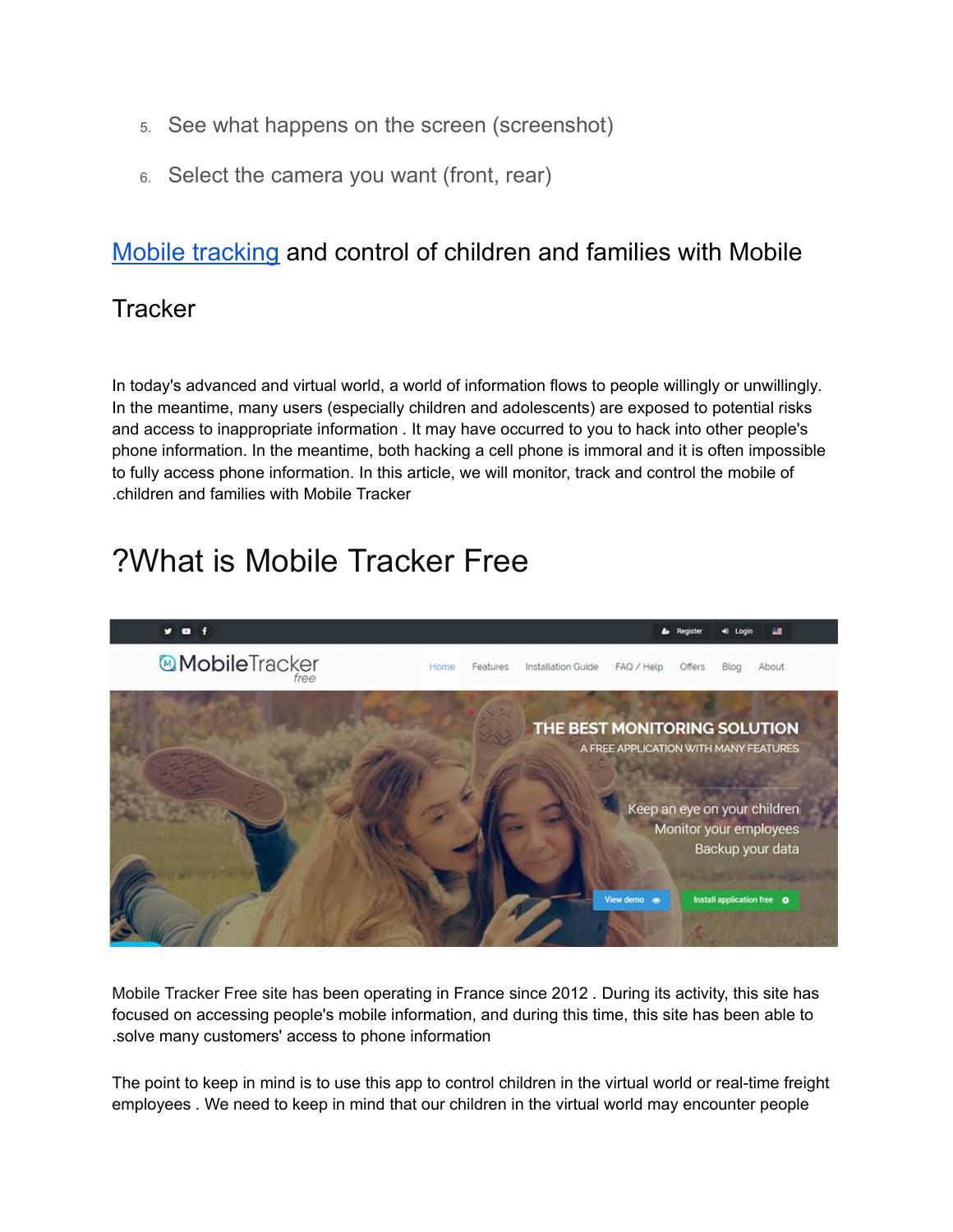and sites that have inappropriate content for them or fall into the trap of online scammers, which is .why there is a need for intangible mobile control

# What is the process of tracking and controlling ?mobile phones of children and families

To do this, you must first register on the Mobile Tracker Free site *.* Registration on this site is very **)1** .simple and it is enough to click on sign up and enter the email and password on the site

|                      |                                                 |      |                                        | ۵. | Register | +0 Login | 書     |
|----------------------|-------------------------------------------------|------|----------------------------------------|----|----------|----------|-------|
| <b>MobileTracker</b> | free                                            | Home | Features Installation Guide FAQ / Help |    | Offers   | Blog     | About |
| # Home > Register    |                                                 |      |                                        |    |          |          |       |
| <b>REGISTER</b>      |                                                 |      |                                        |    |          |          |       |
|                      | å<br>Email                                      |      |                                        |    |          |          |       |
|                      | ₿<br>Password                                   |      |                                        |    |          |          |       |
|                      | I agree to the Terms of Use and Privacy Policy. |      |                                        |    |          |          |       |
|                      |                                                 |      | Create my account &                    |    |          |          |       |
|                      |                                                 |      | Already a member? Login here           |    |          |          |       |

After registering and entering the site, you must enter the mobile number *.* Then install the **)2** application on the desired person's phone. If the application is deleted from your child or employee's .phone, you will be notified to ask them to reinstall the application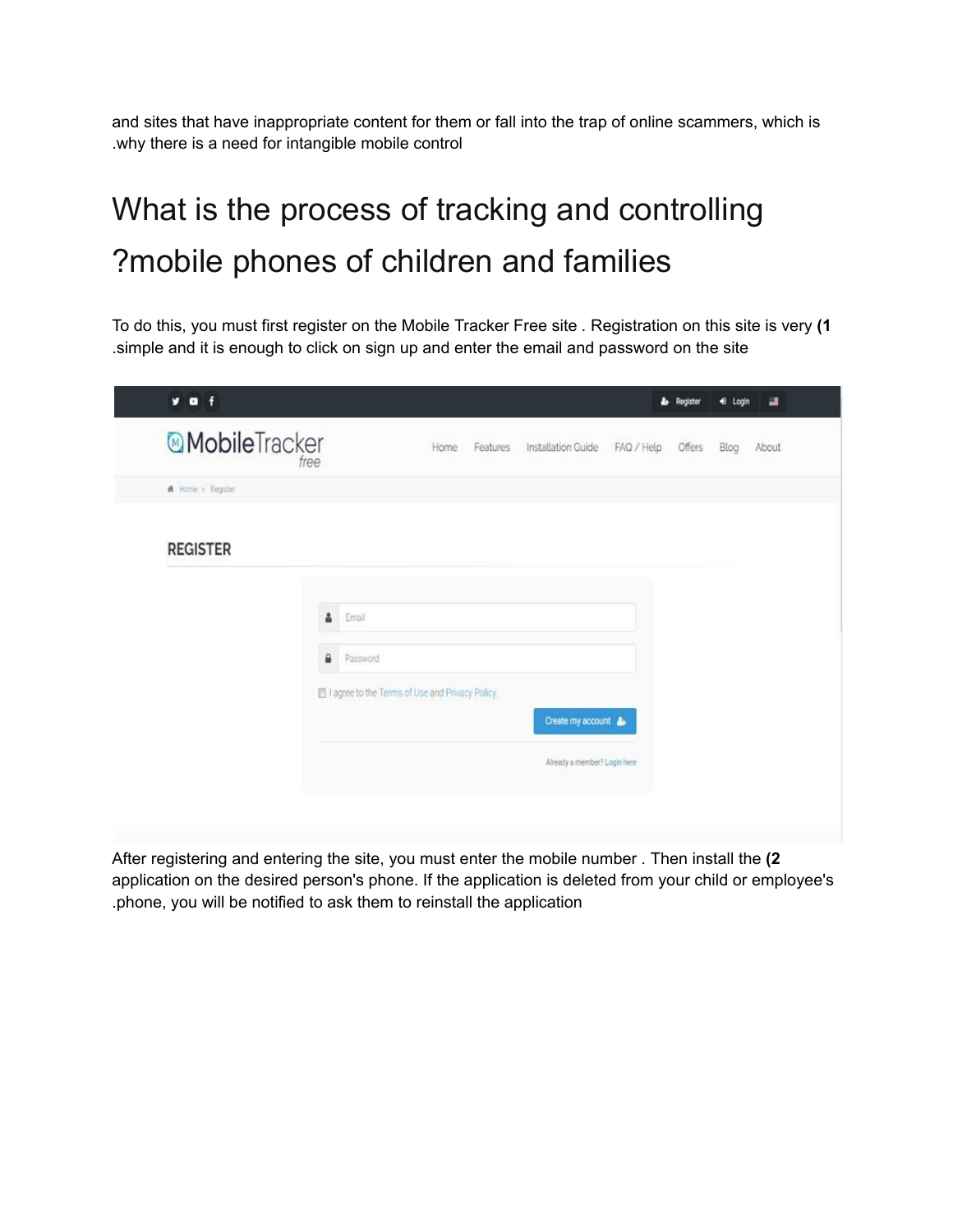| $\bullet$ MobileTracker $\equiv$ | 싑<br>Ω<br>읍                                                                                                                                             |
|----------------------------------|---------------------------------------------------------------------------------------------------------------------------------------------------------|
| a Dashboard                      | Dashboard - Add phone                                                                                                                                   |
| <b>⊠</b> SMS                     | Please check your mailbox (masumi1369mo@gmail.com)                                                                                                      |
| <b>MMS</b>                       | Please check the email received to validate your account, otherwise it will be automatically deleted. (Check your spam if you don't receive the email.) |
| <sup>L</sup> Calls               | RESEND EMAIL FOR VALIDATE MY ACCOUNT<br>ox                                                                                                              |
| <b>III</b> Locations             |                                                                                                                                                         |
| <b>Pictures</b>                  | <b>Important Information - Regular Connection Required</b>                                                                                              |
| Apps                             | For customers using the free offer, without connecting to the site 7 days from the last login, the target phone will be automatically deleted.          |
| Calendar                         | For customers using the basic or premium offer, without connecting to the site for a month from the last login, the target phone will be automatically  |
| Contacts                         | deleted.                                                                                                                                                |
| Site Web                         | OK I UNDERSTOOD<br><b>MORE INFORMATION</b>                                                                                                              |
| Clipboard                        |                                                                                                                                                         |
| Screenshot                       | <b>LADD A PHONE TO YOUR ACCOUNT</b>                                                                                                                     |
| <sup>®</sup> Instant messaging   |                                                                                                                                                         |
| Remote control                   | Add a phone to your account, for that you just need to download and install the application on the phone you want to follow.                            |

## ?What parts of the phone can be observed

…Control of all social networks including whats app, Telegram, Viber, Facebook and

Record all calls

Monitor all SMS

See live images from the phone camera

Take screenshots at regular intervals

Access photos and phone albums

Specify the location on the map via GPS

Monitor the amount of time your child spends playing games on the phone

Lock some apps at a specific time